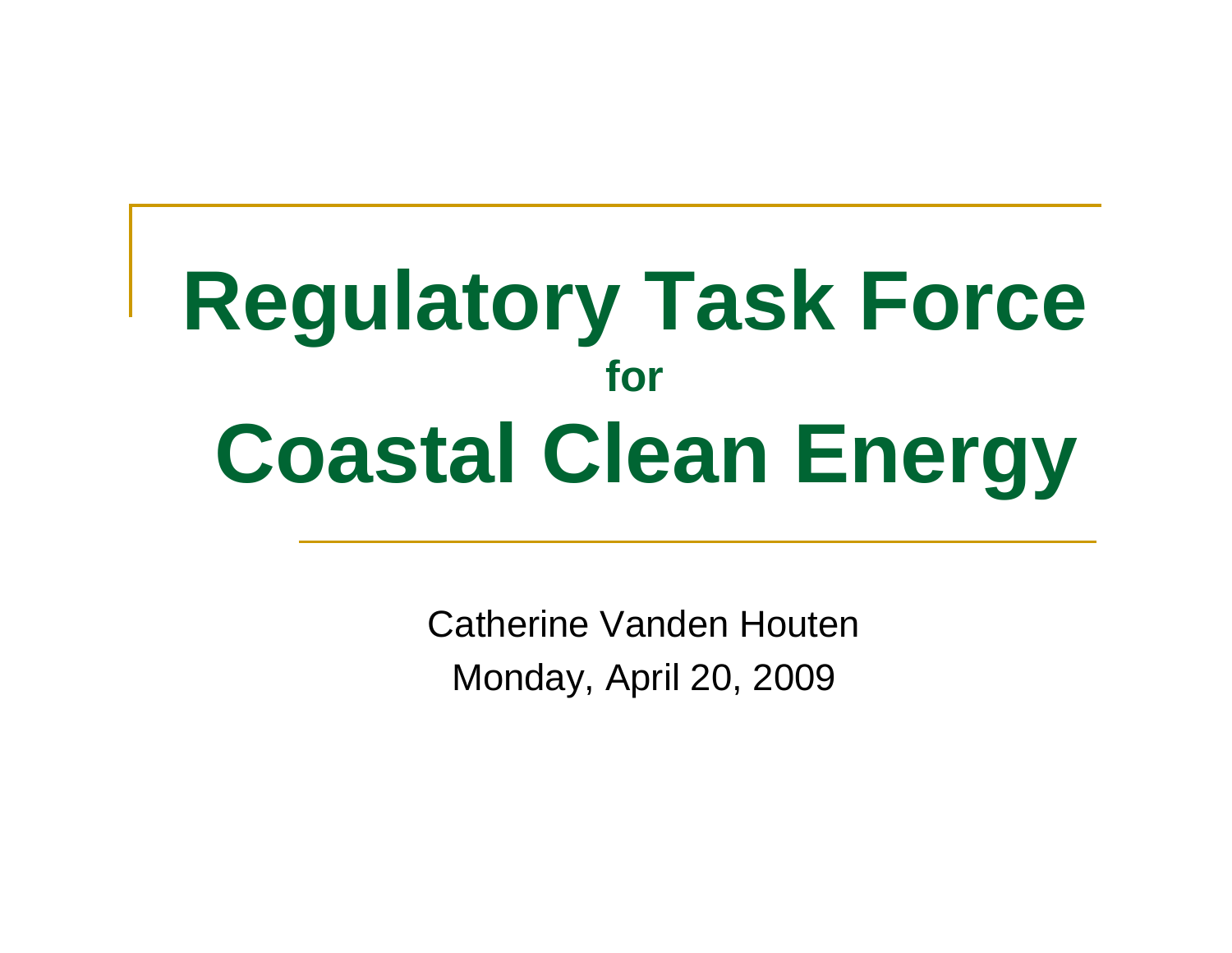### **South Carolina Energy Office**

Mission:

To increase energy efficiency and diversity,

enhance environmental quality

and save energy dollars for South Carolina.

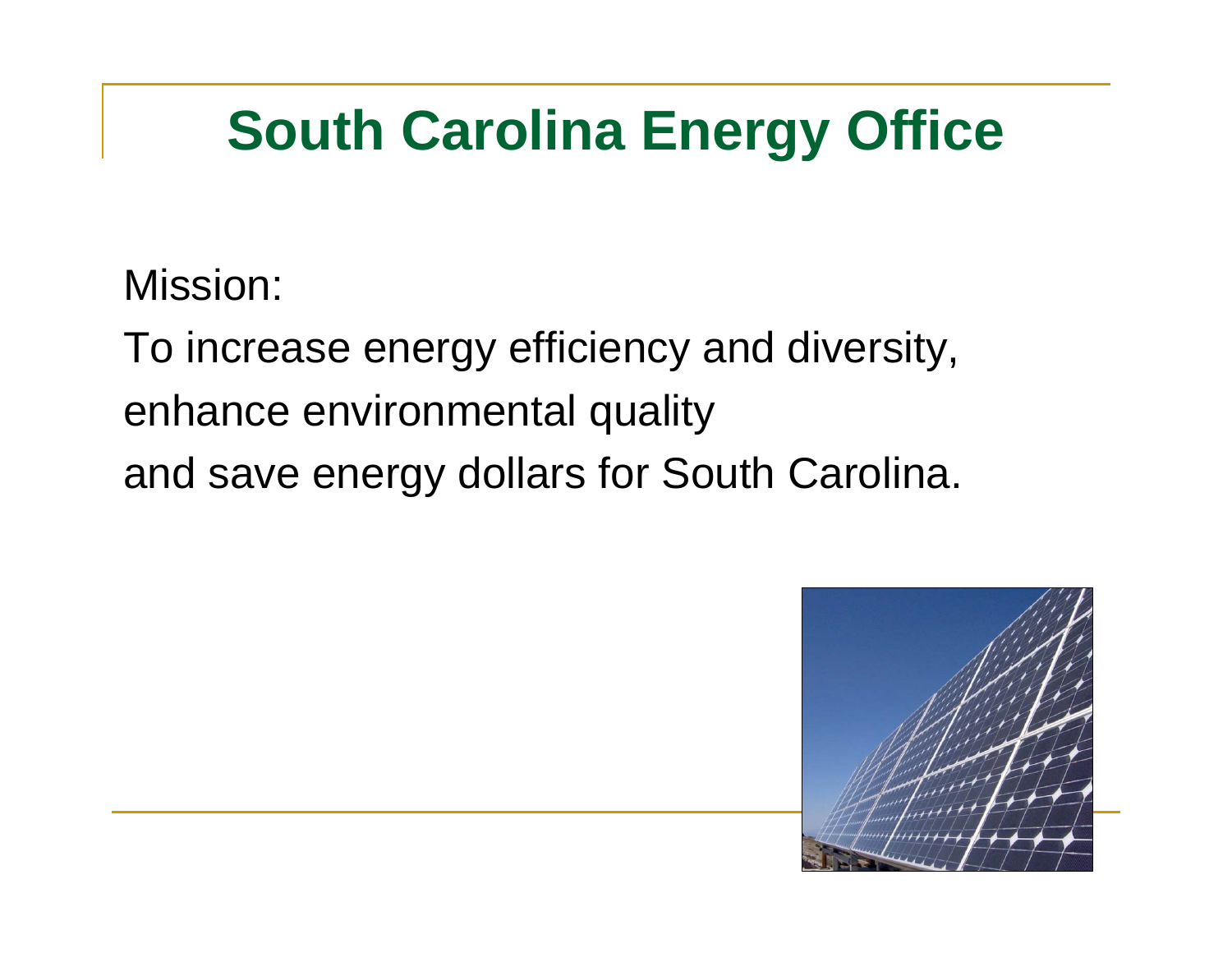#### ■ 2008

- **U.S. Department of Energy**
- South Carolina Roadmap to Gigawatt-Scale Coastal Clean Energy Generation: Transmission, Regulation and Demonstration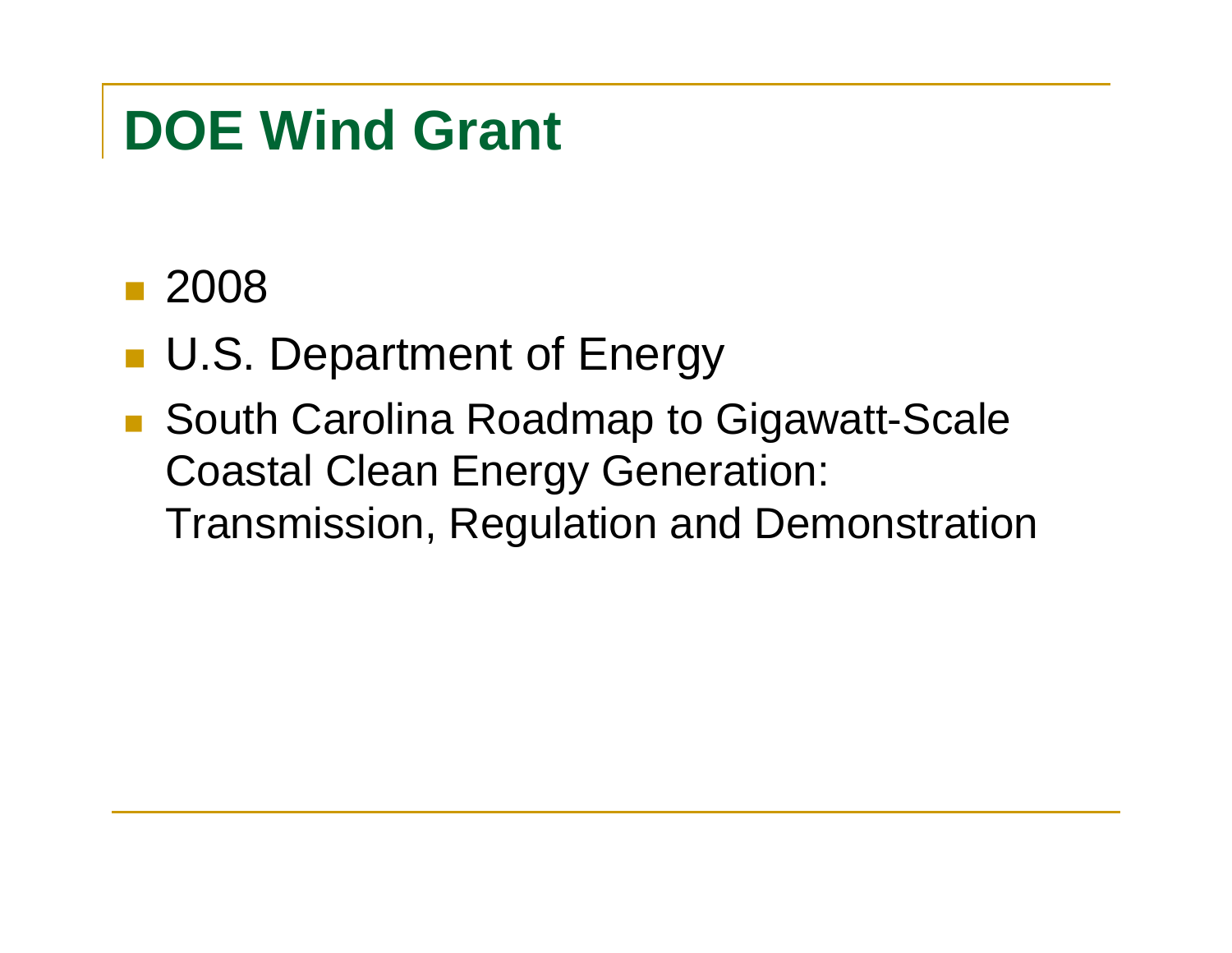Goal: to overcome existing barriers for coastal clean energy development for wind, wave and tidal energy projects in South Carolina.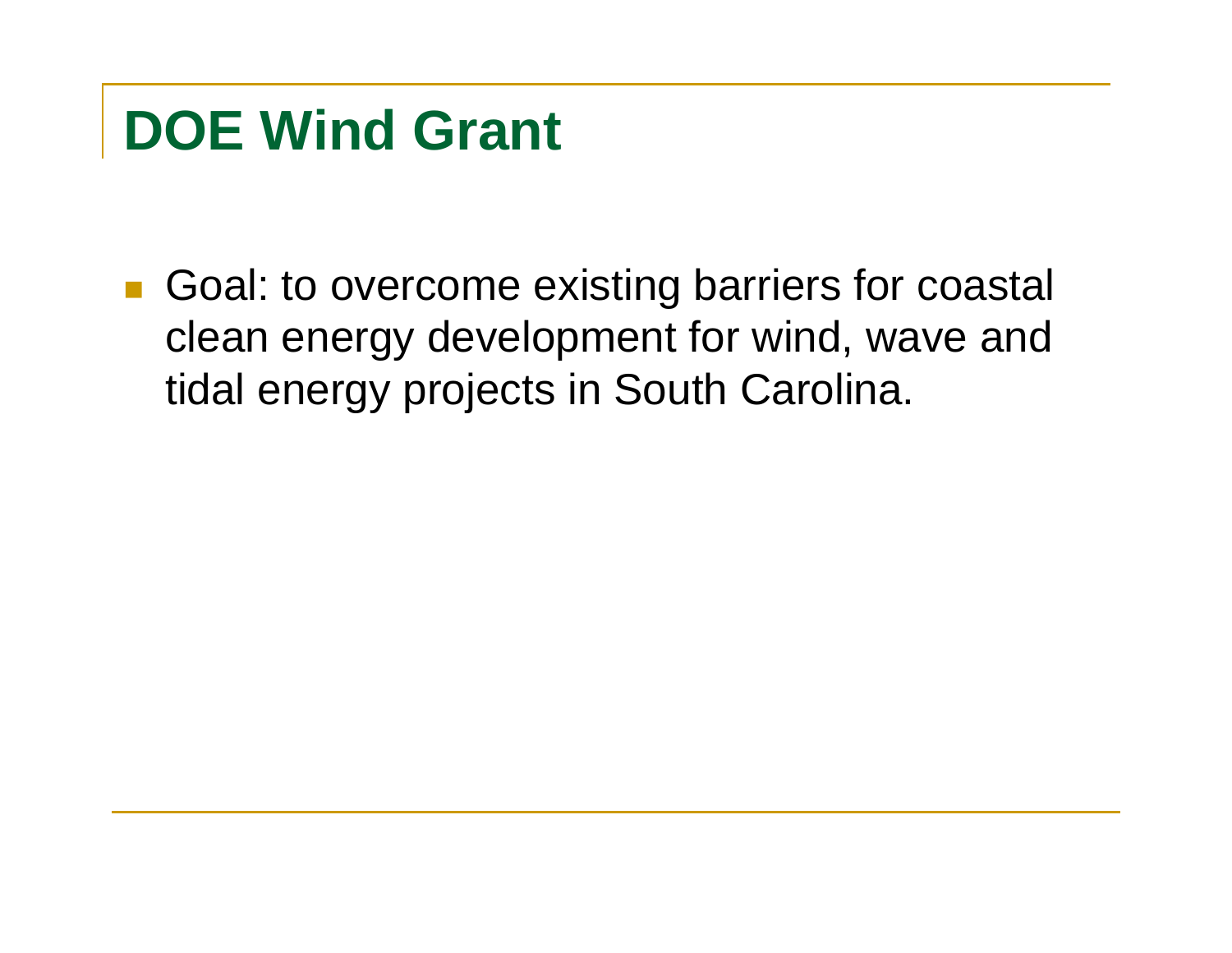#### **Partners:**

- □ S.C. Energy Office –primary award recipient
- □ S.C. Institute for Energy Studies, Clemson University
- □ EcoEnergy, LLC
- $\Box$ Coastal Carolina University
- □ North Carolina State University
- □ Savannah River National Lab
- □ Santee Cooper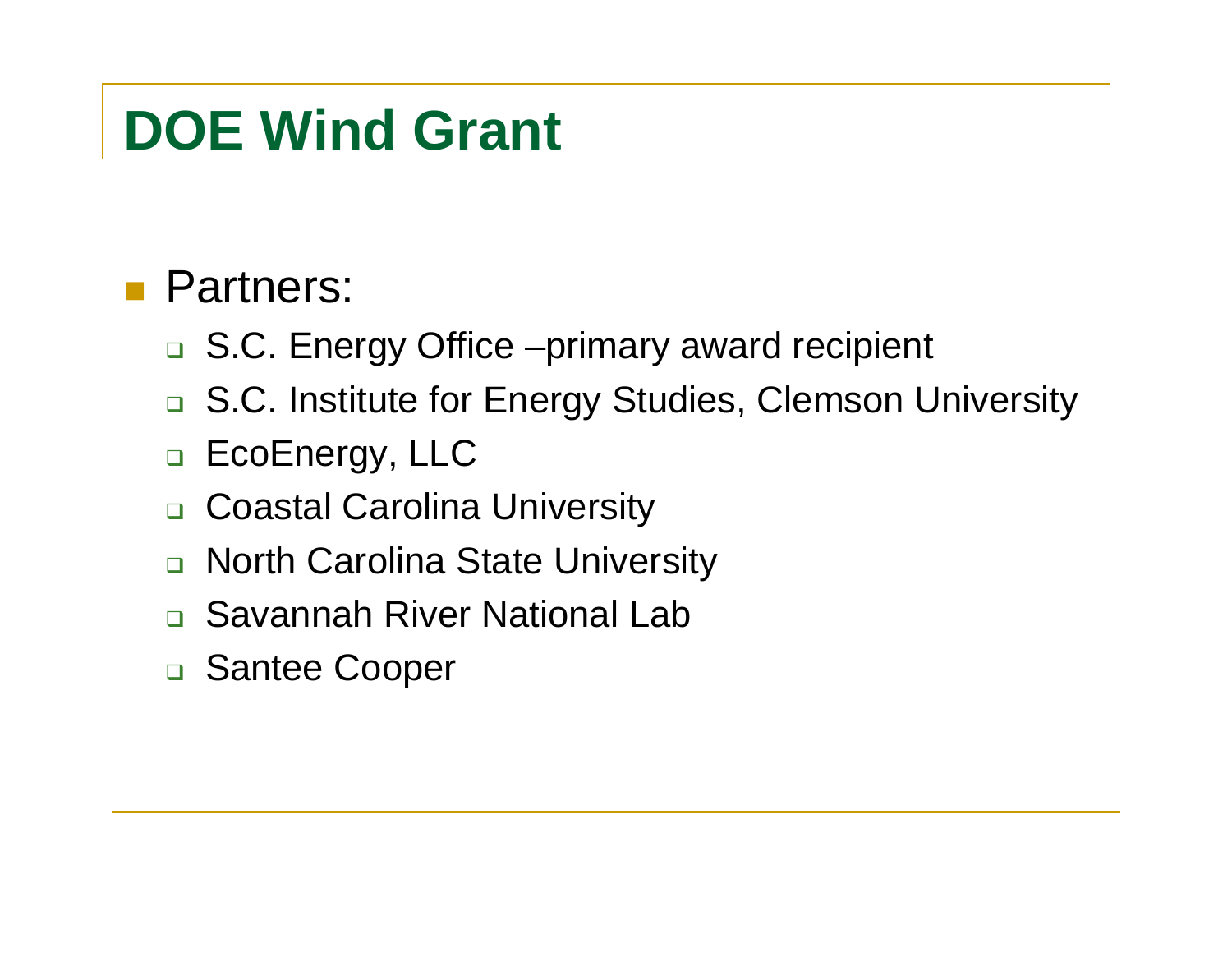$\mathcal{L}_{\mathcal{A}}$  **Objective:** to develop an 80 MW offshore wind pilot project in state waters and initial research of wave and tidal energy applications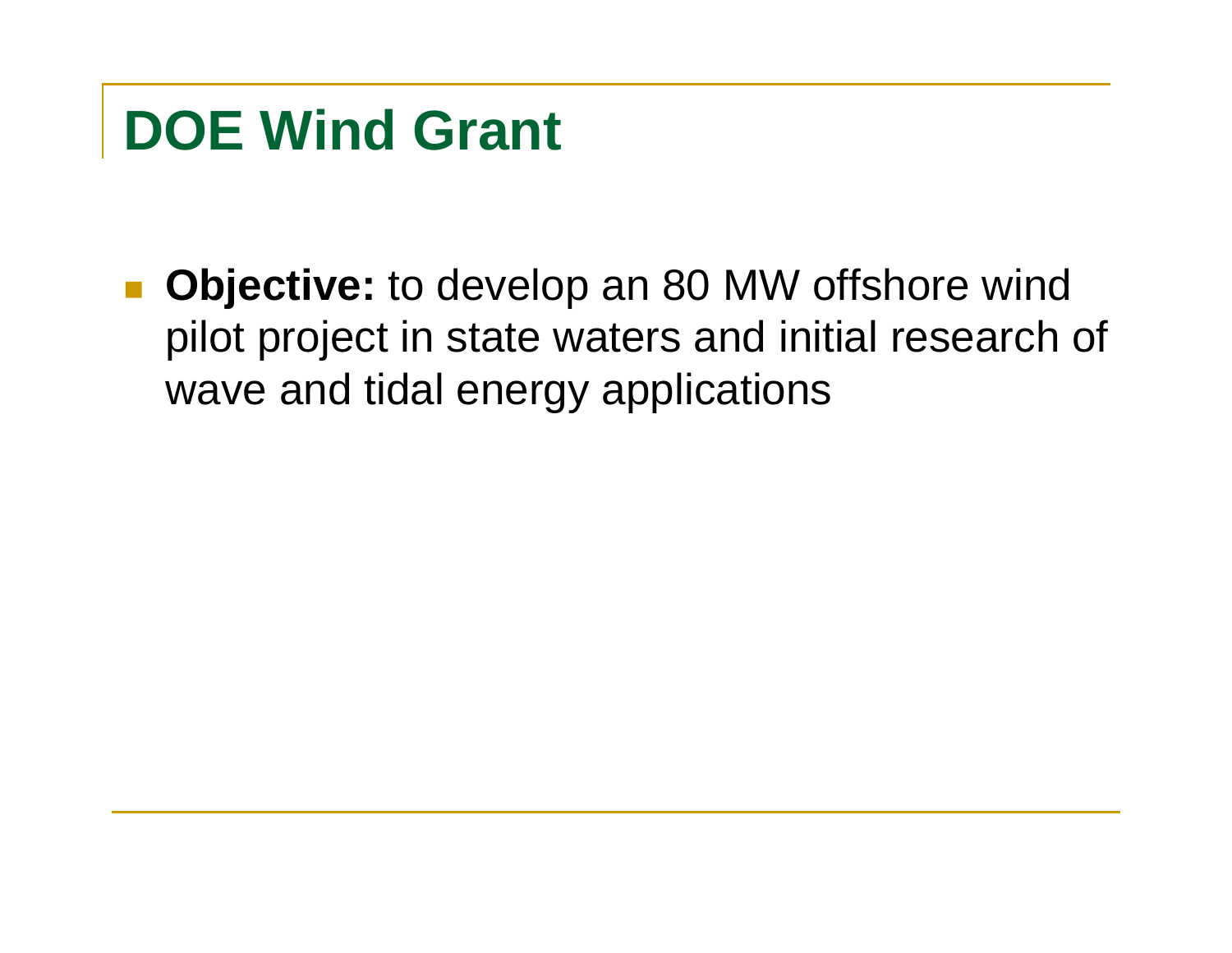□ Task 1: offshore wind transmission study

□ Task 2: wind, wave & current study

□ Task 3: Regulatory Task Force for Coastal Clean Energy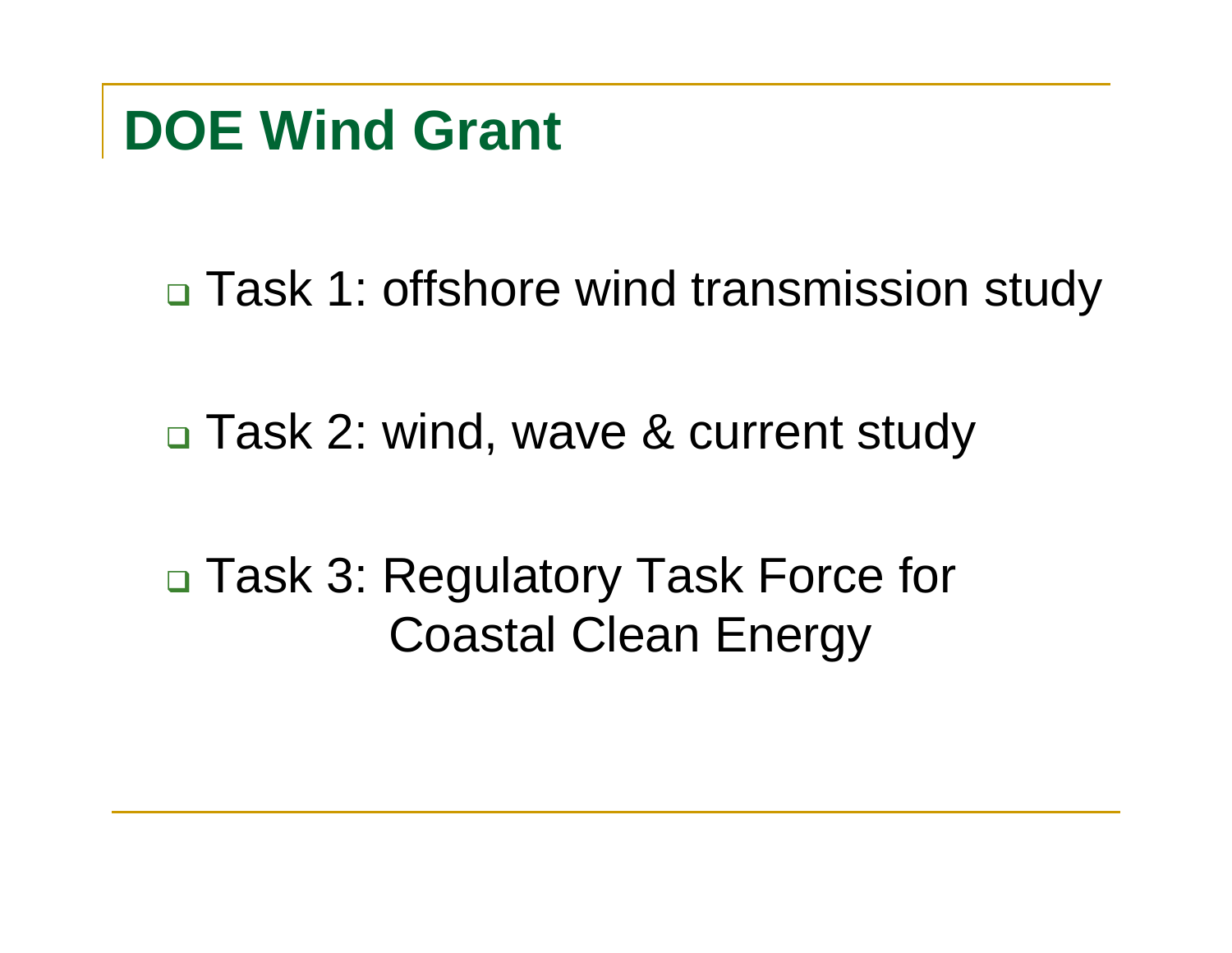#### **Regulatory Task Force**

**Nission: to create a regulatory environment** conducive to wind, wave and tidal energy development in state waters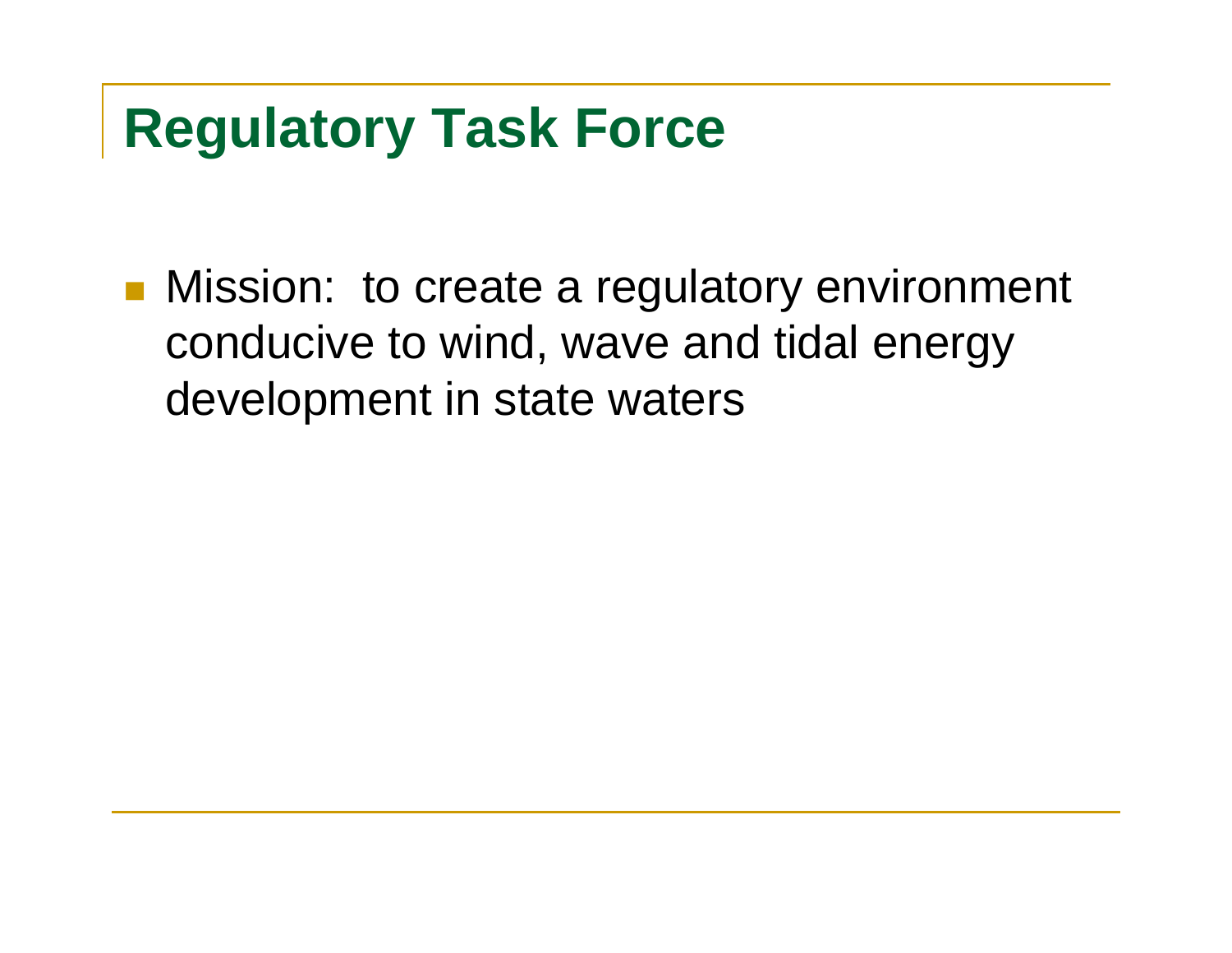#### **Regulatory Task Force – structure**

#### ■ Regulatory Task Force

- □ Regulatory Working Group
- □ Scientific/Technical Advisory Group
- □ Public Outreach Working Group (TBD)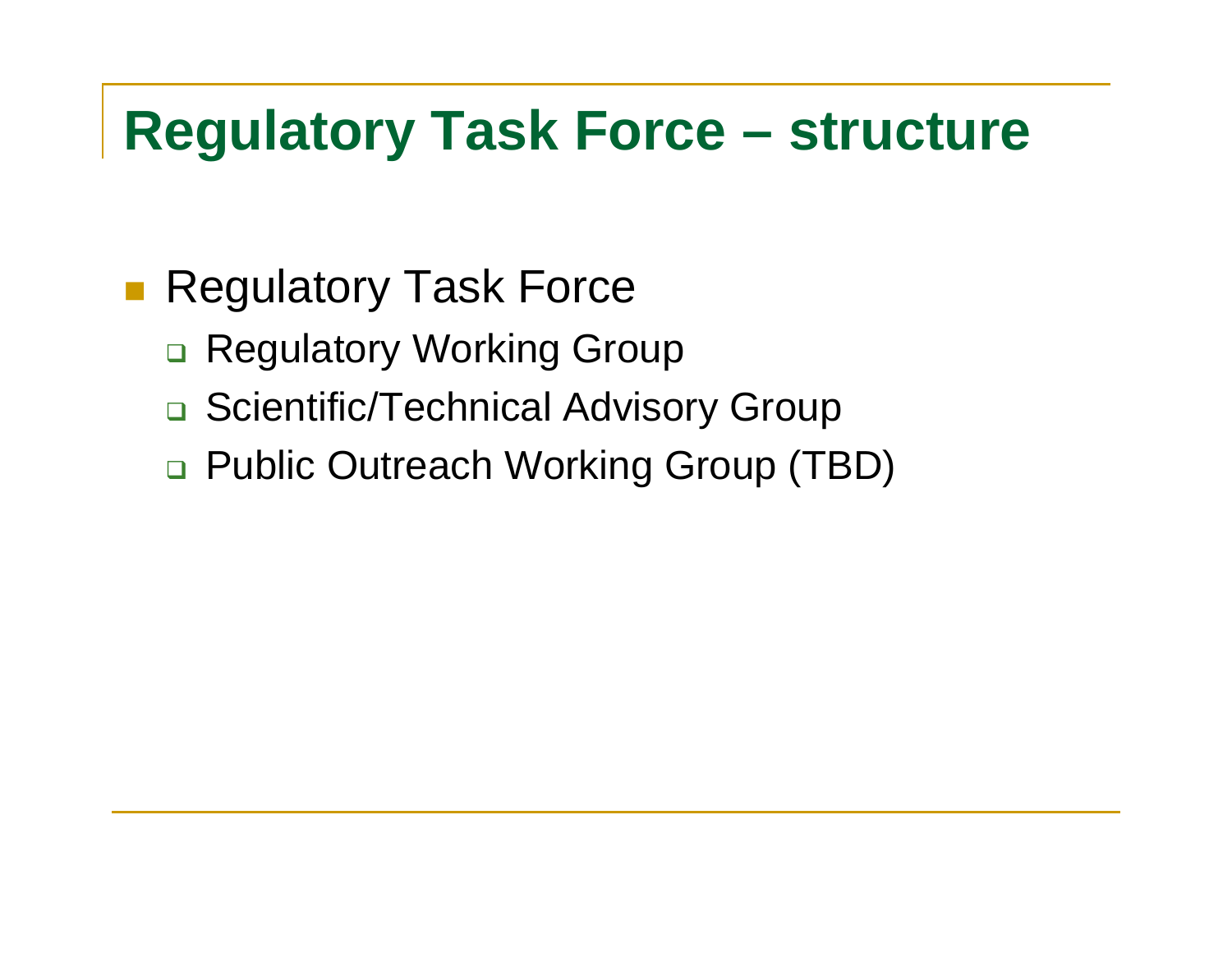## *Regulatory Working Group*

- $\mathcal{C}^{\mathcal{A}}$ U.S. Fish & Wildlife Service
- $\mathcal{C}^{\mathcal{A}}$ Minerals Management Service
- $\mathcal{C}^{\mathcal{A}}$ National Marine Fisheries Service, NOAA
- $\mathcal{L}_{\mathcal{A}}$ U.S. Army Corps of Engineers
- $\mathcal{L}_{\mathcal{A}}$ Bureau of Water, S.C. DHEC
- $\mathcal{C}^{\mathcal{A}}$ Office of Coastal Resource Management, S.C. DHEC
- **The State** S.C. Department of Natural Resources
- $\mathcal{L}_{\mathcal{A}}$ S.C. Department of Archives & History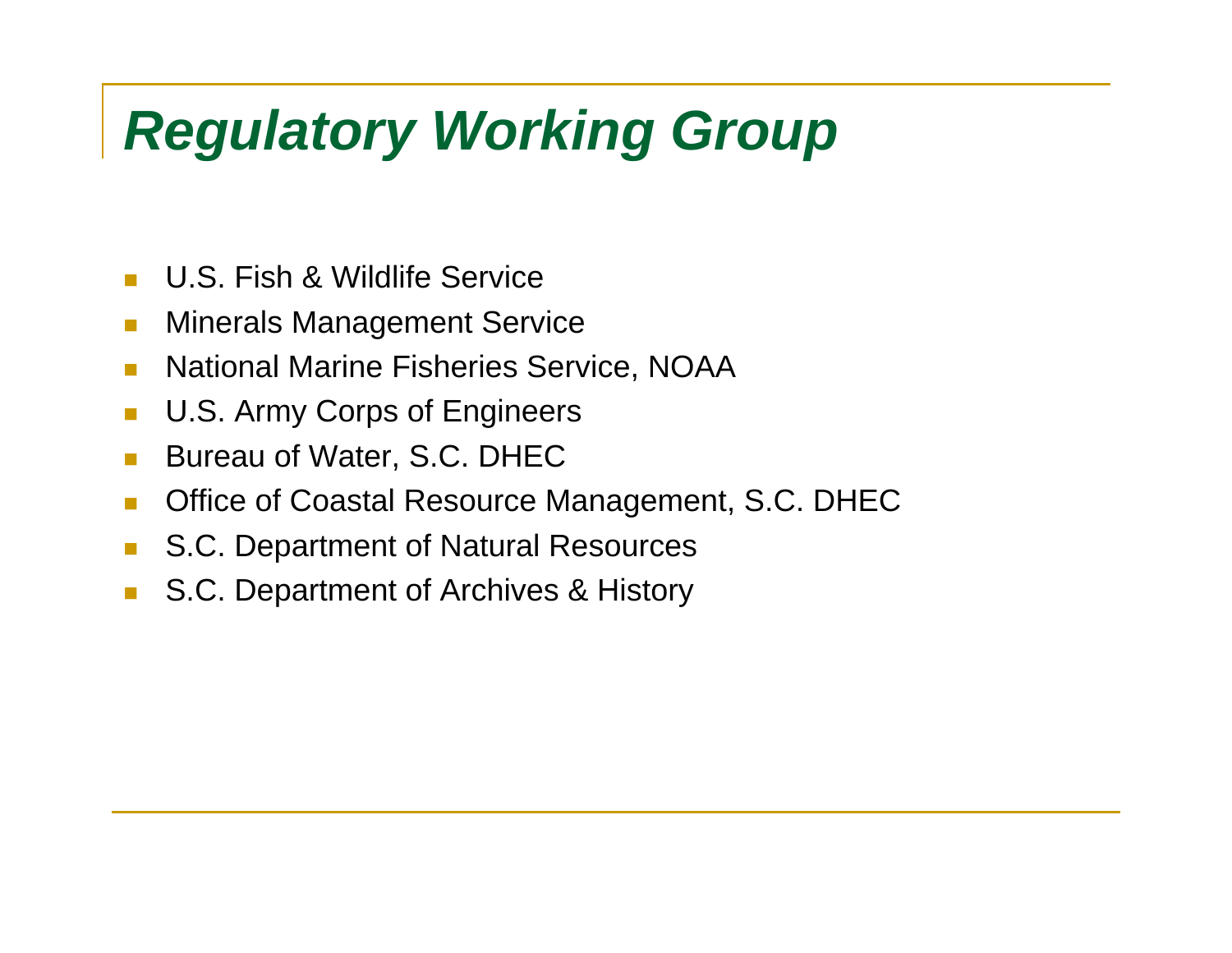#### *Scientific/Technical Advisory Group*

- $\mathcal{C}^{\mathcal{A}}$ Coastal Carolina University
- $\mathcal{L}_{\mathcal{A}}$ EcoEnergy, LLC
- $\mathbb{R}^n$ North Carolina State University
- $\mathbb{R}^3$ Research Planning, Inc.
- $\mathcal{L}^{\text{max}}$ Santee Cooper
- $\mathcal{L}_{\mathcal{A}}$ Savannah River Ecology Lab
- $\mathcal{L}^{\text{max}}$ S.C. Coastal Conservation League
- $\mathcal{L}_{\mathcal{A}}$ S.C. Institute for Energy Studies, Clemson University
- $\mathcal{L}^{\text{max}}$ S.C. Sea Grant Consortium
- **T** University of South Carolina, Marine Science Program
- University of South Carolina, School of the Environment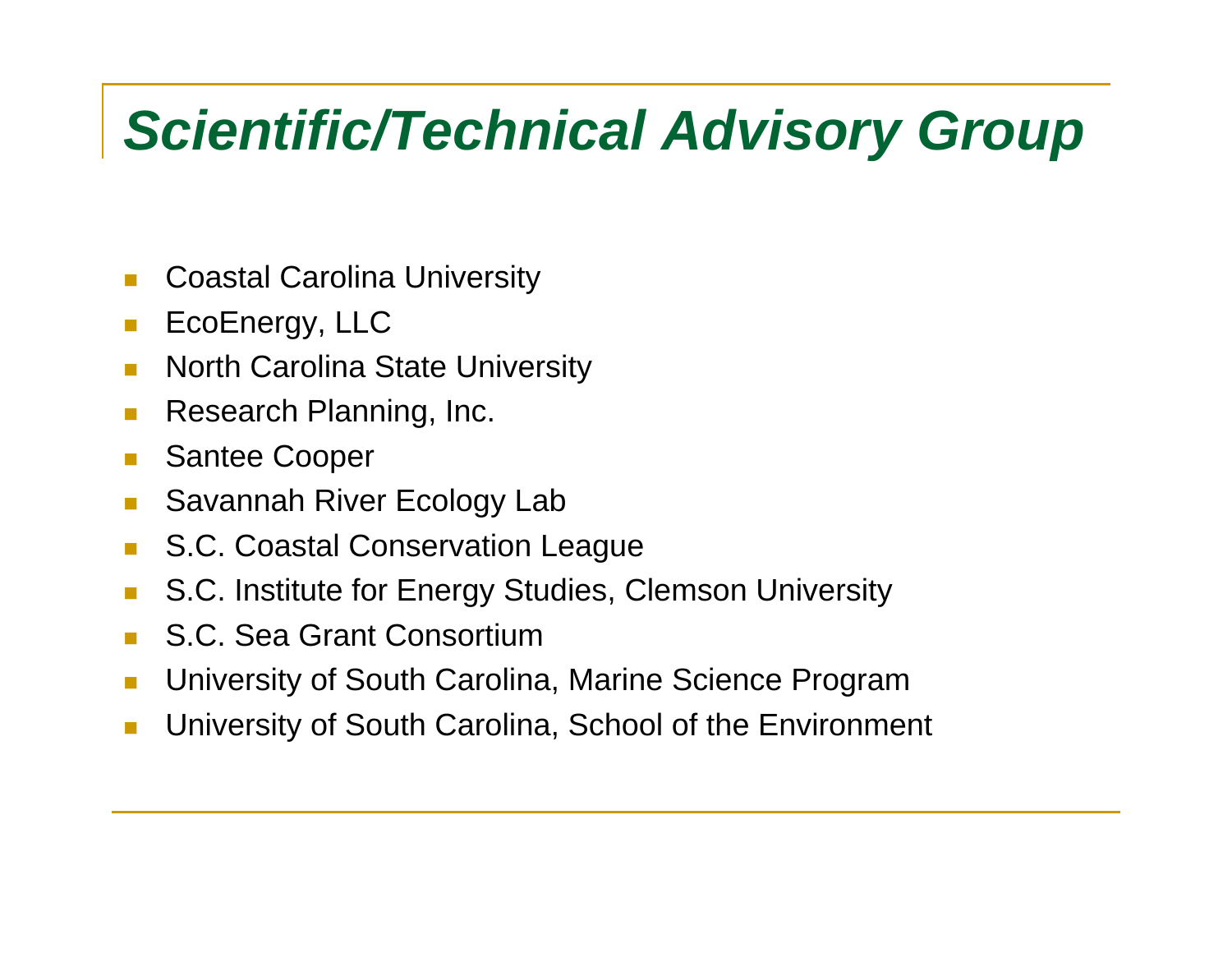#### **Regulatory Task Force – timeframes**

- March April 2009
	- □ establish Regulatory Task Force
- May 2009
	- begin regular meeting schedule
- $\mathcal{L}^{\mathcal{L}}$  October 2009
	- $\Box$  visit offshore wind platforms, wave & tidal buoys, proposed transmission line areas
- October 2010
	- $\Box$ recommend regulations & legislation
- $\mathcal{L}^{\mathcal{L}}$  October 2011
	- □ produce final report